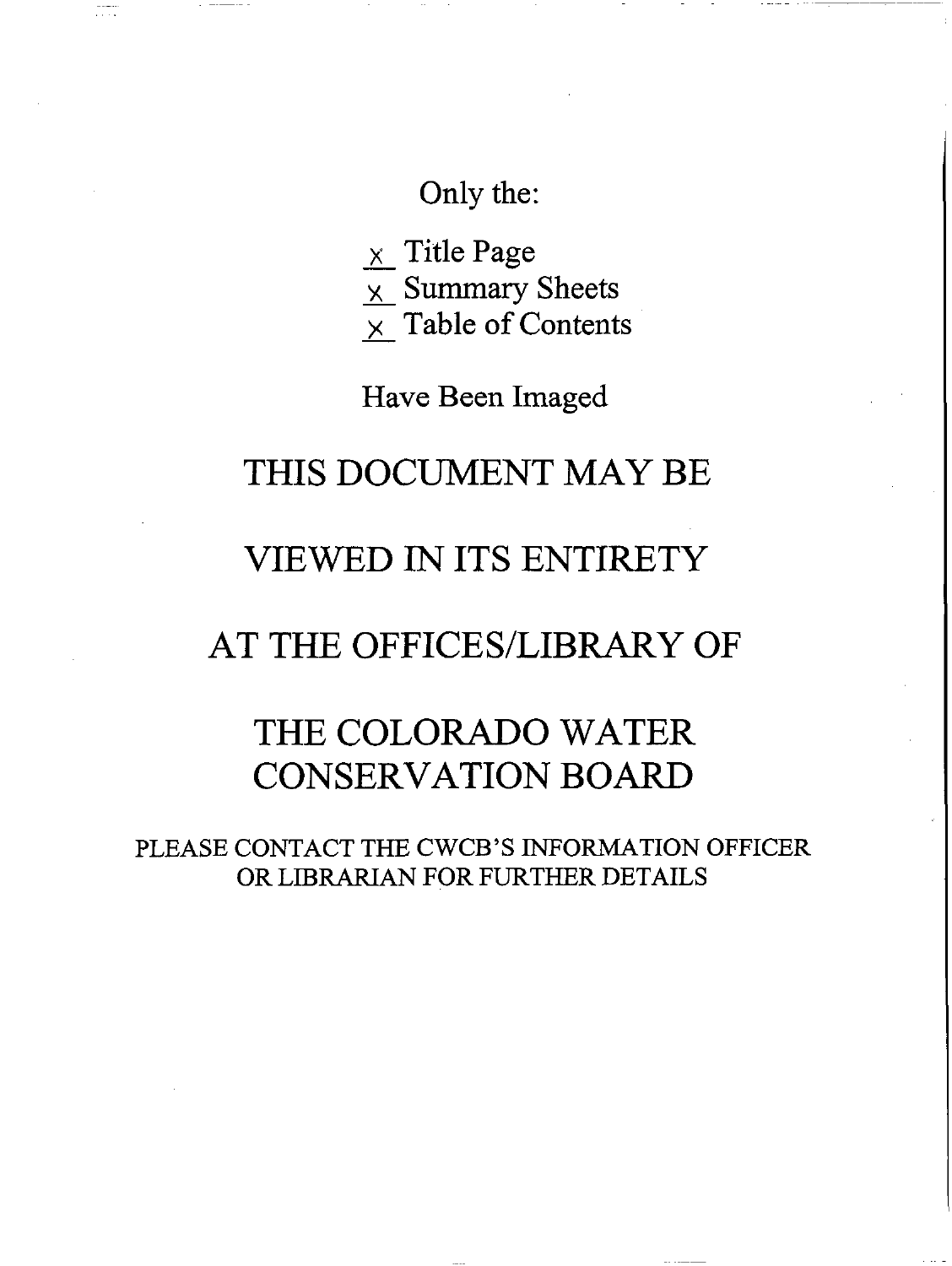### UNITED STATES DEPARTMENT OF THE INTERIOR Douglas McKay, Secretary

BUREAU OF RECLAMATION W. A. Dexheimer, Commissioner<br>E. O. Larson, Regional Director

### DOLORES PROJECT COLORADO

### STATUS REPORT

 $Region$  4

 $\frac{1}{2}$ 

 $\mathfrak{t}$ 

Ì.

 $\frac{1}{2}$ 

Salt Lake City, Utah

 $\begin{array}{c} \hline \end{array}$ 

 $\mathbf{r}$ 

¥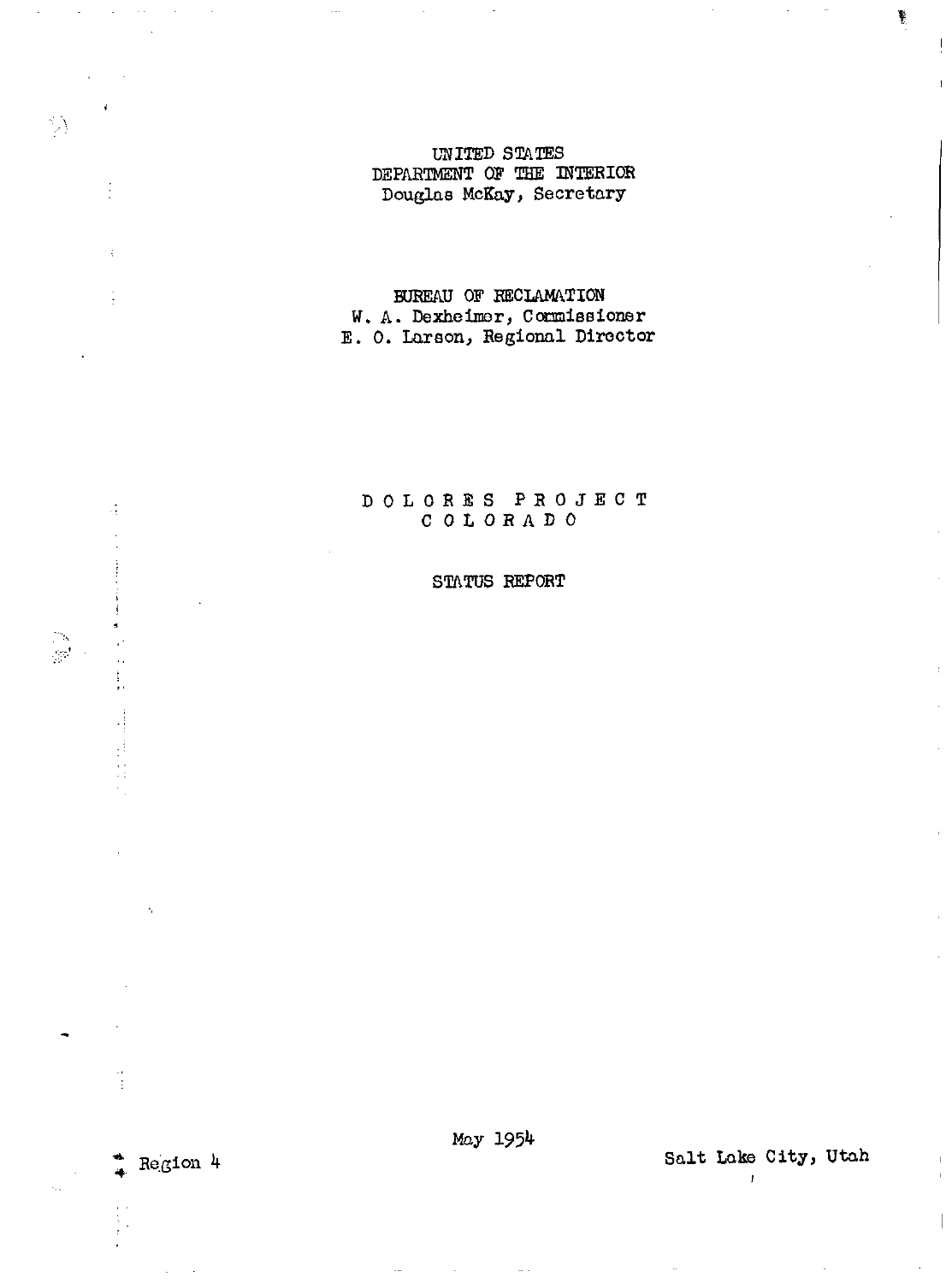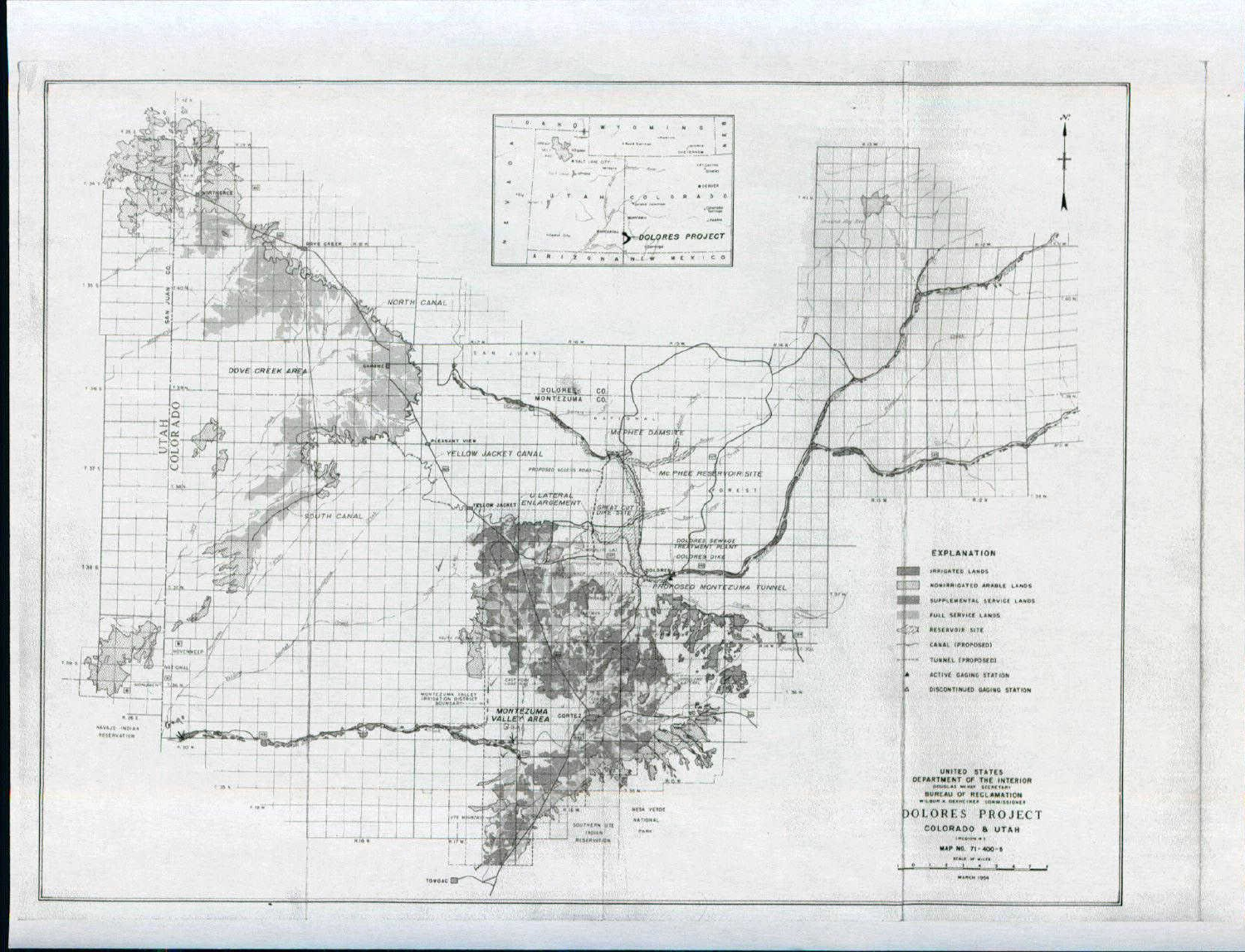#### SUMMARY--DOLORES PROJECT

LOCATION: Southwestern Colorado, Upper Colorado River Basin.

#### PLAN OF DEVELOPMENT

The McPhee Reservoir with a total capacity of 328,000 acre-feet and an active capacity of 153,000 acre-feet would be created on the Dolores River by a dam 10 miles downstream from the town of Dolores. A low divide between the Dolores and San Juan River Basins would form the west bank of the reservoir. Two existing canal outlets through the \*divide, the Great Cut and the No. 1 tunnel, each serving to pass Dolores River water diverted by the Montezuma Valley Irrigation Company, would be filled or plugged and then inundated. One reservoir outlet structure would be placed in the Great Cut and another in the new Montezuma tunnel. the intake of which would be 17 feet below that of the No. 1 tunnel. Existing canals of the irrigation company would be served from both outlets. They would be enlarged as necessary to provide supplemental water to lands now irrigated in Montozuma Valley and a full supply to adjacent dry lands. A new Yellow Jacket Canal would convey water northwest 24 miles from the Great Cut outlet to the potential North and South Canals that would serve unirrigated lands in the Dove Creek area. Laterals would be constructed to serve all project lands not presently irrigated.

### IRRIGATION

|                                      | Area irri-<br>$m$ ted | Annual water<br>supply |  |  |  |
|--------------------------------------|-----------------------|------------------------|--|--|--|
| Montezuma Valley area                |                       |                        |  |  |  |
| Supplemental irrigation service land | 30,550 acres          | $14,170$ acre-feet     |  |  |  |
| Full irrigation service land         | $9,450$ acres         | $31,780$ acre-feet     |  |  |  |
| Dove Creek area                      |                       |                        |  |  |  |
| Full irrigation service land         | $26,000$ acres        | 99,840 acre-feet       |  |  |  |
| Total                                | 66,000 acres          | 145,790 acre-feet      |  |  |  |
|                                      |                       | 1800 Doment            |  |  |  |
| Depletion of Colorado River flow     |                       | $69.370$ acre-feet     |  |  |  |

#### COST AND REPAYMENT

| Construction cost (all allocable to irrigation)            | $\frac{1}{2}$ /\$26,179,000 |
|------------------------------------------------------------|-----------------------------|
| Repayable by water users in 50 years                       | 1,533,000                   |
| Repayment assistance required                              | 24,646,000                  |
| Annual operation, maintenance, and replacement             |                             |
| costs (all payable by water users)                         | 112,400                     |
| 1/ Exclusive of \$42,000 expended from the nonreinbursable |                             |

## Colorado River Development Fund.

#### BENEFIT-COST RATIO

Average annual benefits would compare with the annual equivalent costs. in a ratio of 1.1 to 1.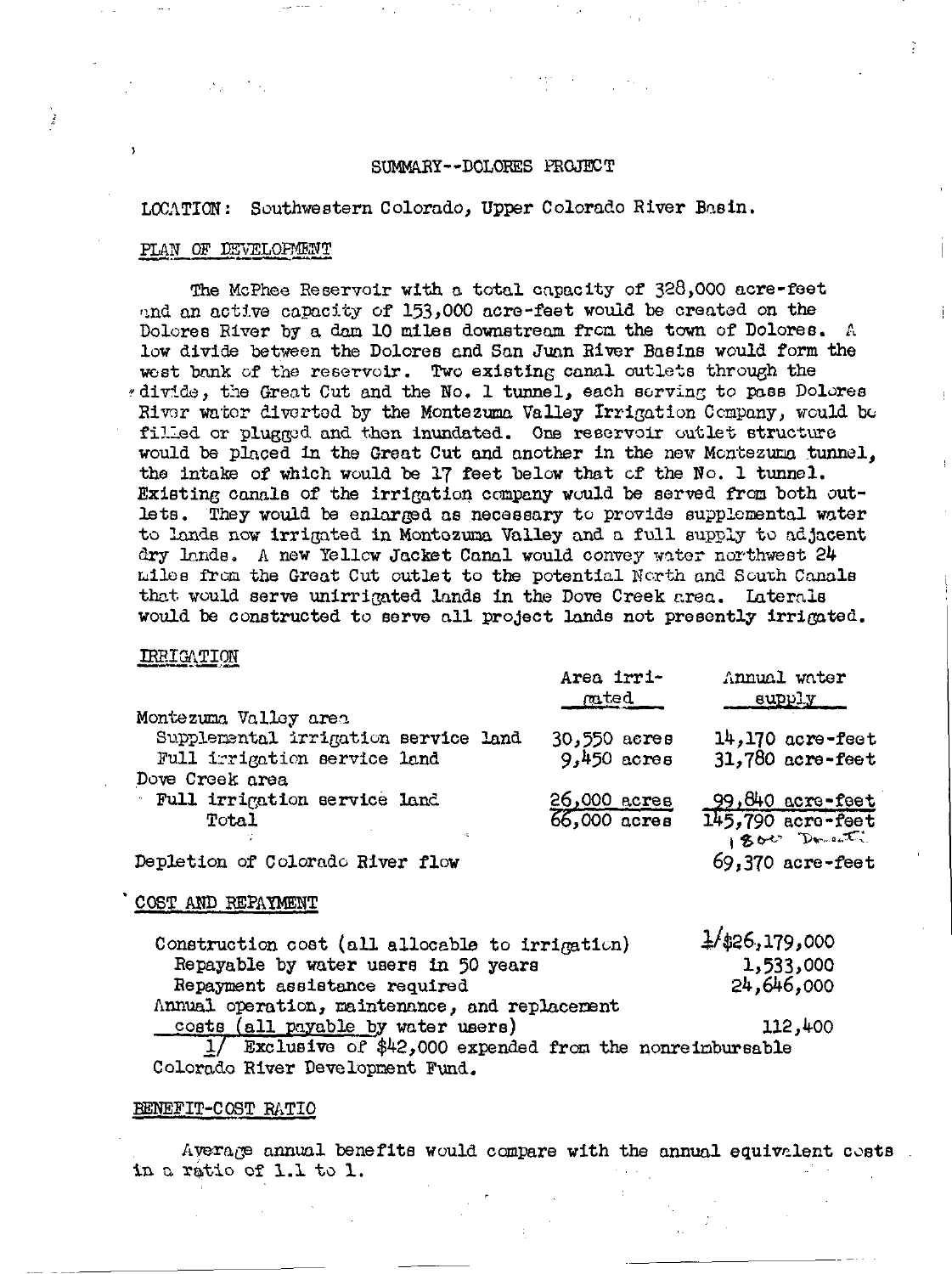IN REPLY REFER TO:



## UNITED STATES DEPARTMENT OF THE INTERIOR BUREAU OF RECLAMATION

Post Office Box 640 Durango, Colorado

May 7, 1954

To: Regionnl Director, Region 4, Snlt !aka City, Utah

From: Area Engineer

Subject: Transmittal of Status Report--Dolores Project, Colo..

The accompanying report summarizes results of preliminary investigations mode of means of utilizing presently unused water of the Dolores River in the Montezuma Valley and Dove Creek areas of the San Juan Basin in Colorado.

Data from previous investigations were utilized in the studies and only a minimum of field work was performed to obtain additional data. The investigation was carried out only in sufficient detail to determine whether more thorough studies are warranted and, on a finding in the affirmative, to give direction to those studies.

The project plan described in the report evolved from consideration of various means of bringing water to the land and of different scales of development. It represents the maximum development possible from storage only at the McPhee Reservoir site without inundating the town of Dolores. When more complete and accurate data are assembled in future studies, revisions in the plan may be found to be desirable.

Four land areas that would not be irrigated under the plan described should be further considered before the final project plan is formulated. These areas, further discussed in Chapter VIII of the report, are identified as follows:

1) From 4, 000 to 6, 000 acres of unclassified land located between the Montezuma Valley and Dove Creek areas that could be served from the potential Yellow Jacket Canal.

 $(2)$  About 3,500 acres of unclassified land immediately south of the Montezum Valley area in the Southern Ute Indian Reservo.tion that could be served from the existing Montezuma Valley irrigation system.

(3) Approximately 6,000 acres of arable land in the Montezuma Valley area that could be irrigated from two separate extensions of the existing irrigation system.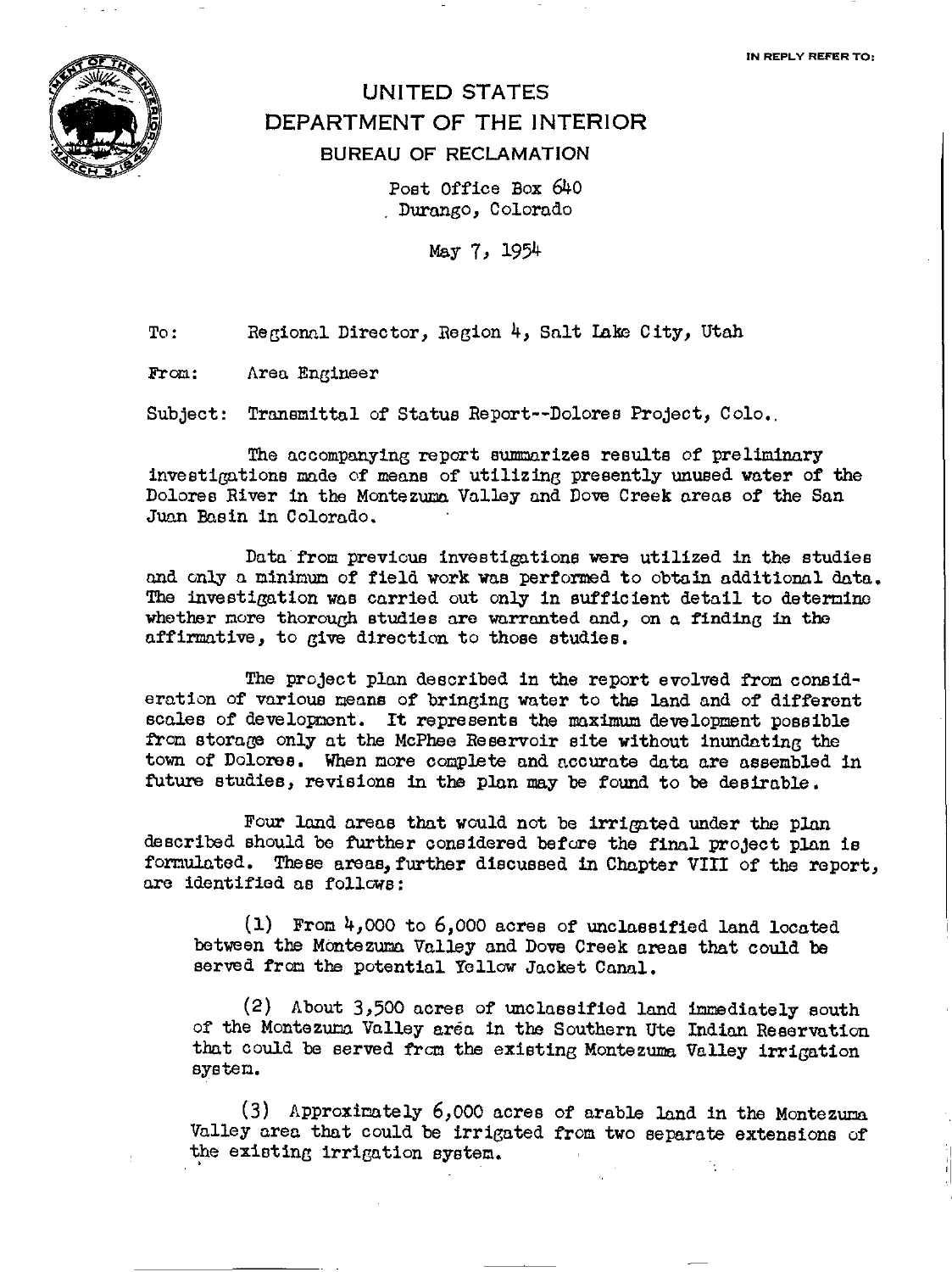(4) About 2,300 acres of presently irrigated land in scattered tracts along the Dolores River above the McPhee Reservoir site that could receive some supplemental water from the stream in exchange for storage water that would be released to prior rights.

The capacity of the McPhee Reservoir site was estimated by projecting through 50 feet of elevation the area-capacity curve made from a previous survey. More accurate capacity determinations can be made from topographic data scheduled to be obtained this year by aerial photography. The actual reservoir capacity will be significant in the formulation of the most desirable plan and in determining project justifiability.

Perhaps the most important question tearing on project justifiability is the amount of water from the Dolores River required to satisfy rights prior to those of the project. The Montezuma Valley Irrigation Company has an absolute decreed right to irrigate 35,000 acres. In addition the company has a conditional right for  $49,479$  acres. Both rights are based on the irrigation of 65 acres per second-foot of water. Our studies showed that aside from meadow lands irrigated by seepage the company is actually irrigating only 30,550 acres and has an additional 9,450 acres of arable land under its ditches. We assumed, therefore, that with development of the Dolores project the company's actual water use would be limited to 40,000 acres and that the maximum rate of 1 second-foot for 65 acres would apply only for the period May 15 through August and would be lower before and after that period. It is, of course, not intended that the company's water rights be restricted below the quantity of water that it can apply to beneficial use. On the other hand. reservation for the company of water substantially in excess of its actual needs would surely prevent the further development outlined in this report. The company has pending before the district court a request to make absolute a right for 11,000 acres of its 49,479-acre conditional right, and in addition it has asked for 100 second-feet for domestic purposes. The granting of these requests would seriously impair the possibility of a Dolores project development.

Among other matters that should be further considered in future planning are these:

The practicability of hydroelectric power development utiı. lizing water released from the McPhee Reservoir into the Dolores River.

 $2.$ The desirability of including in the project plan facilities to provide municipal water to small communities in the Dove Creek area.

 $3.$ The advisability of reducing the theoretical irrigation water requirements used in the present study since these appear to allow more water than is being used in the Mancos project in southwestern Colorado.

 $\overline{c}$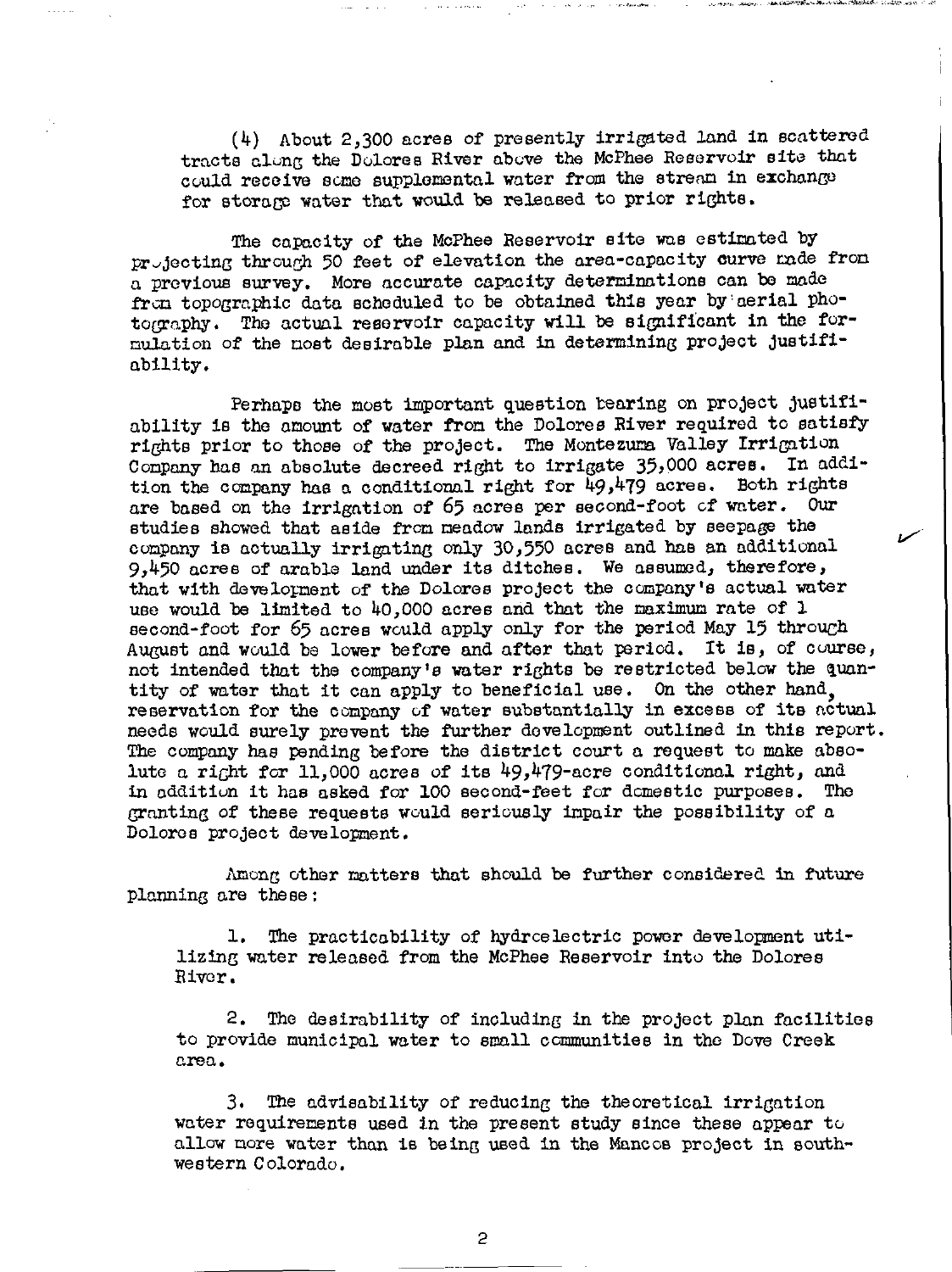Since the report is intended primarily for use within the Bureau of Reclamation, it has not been refined in organization and presentation. I suggest, however, that copies be made available to State and local interests concerned whose desires and recommendations should be considered in any further work done on the potential project.

The rough analyses made for this report show that the Dolores project is economically justified although the margin by which the benefits would exceed the costs is small. Further studies directed toward completion of a feasibility report for submission to Congress are warranted. Detailed investigations of all phases of the project should be preceded, however, by the assembly of more reliable reconnaissance-type data on the more critical aspects. Periodical analyses of the information should be made. If at any time it is conclusively shown that the project would be unjustified or would not be supported by the local people, the investigations should be terminated.

 $/s/$  William F. Crabtree

3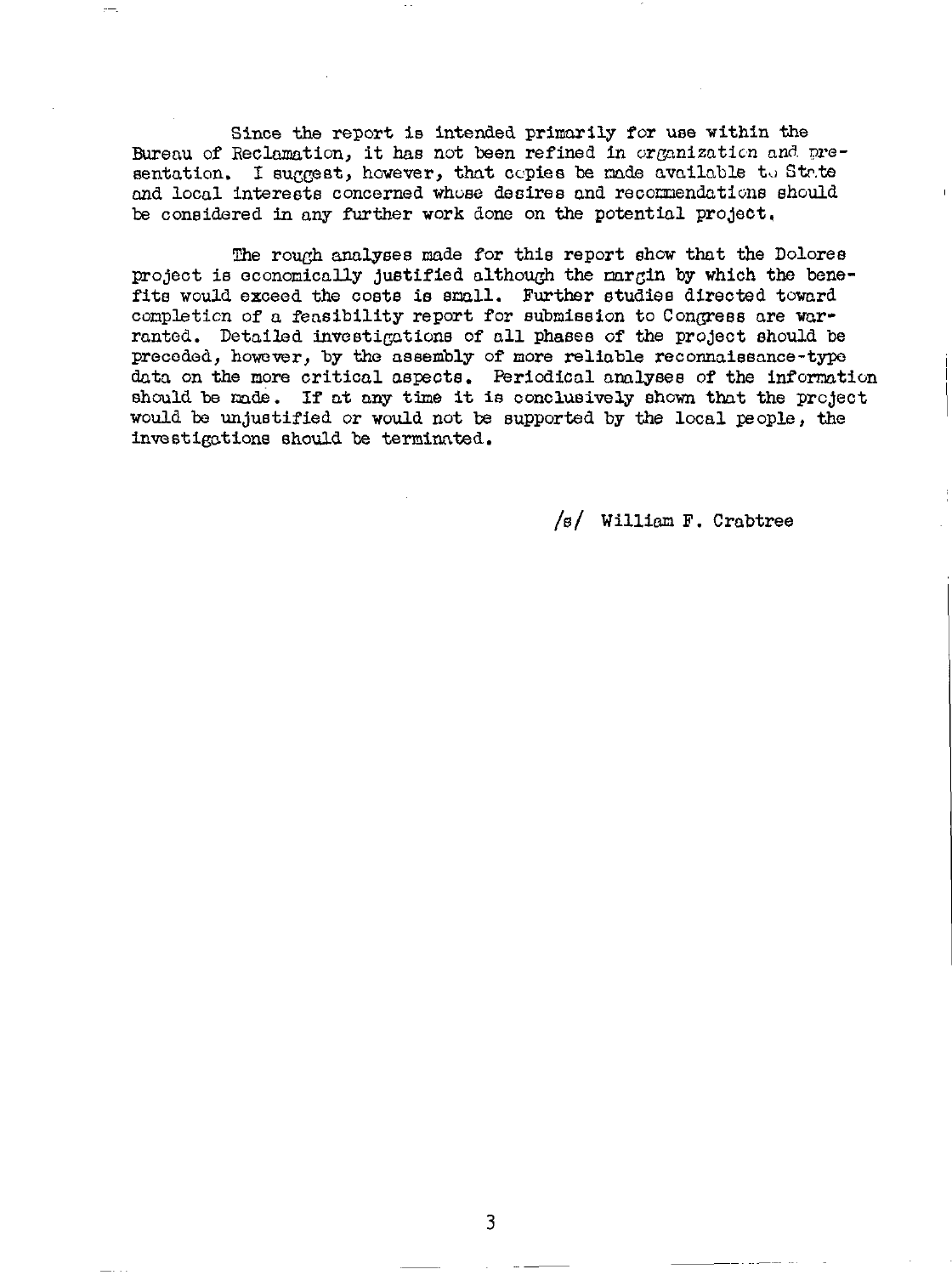### CONTENTS

| Chapter I   | ı<br>General description $\ldots \ldots \ldots \ldots \ldots$              |
|-------------|----------------------------------------------------------------------------|
|             | $\mathbf{I}$                                                               |
|             | $\mathbf{I}$<br>Project plan $\ldots$ ,                                    |
|             | $3^{3}$<br>$3^{1}$<br>Physical geography $\ldots$                          |
|             | Location and physical features                                             |
|             |                                                                            |
|             | 4<br>Geologic conditions                                                   |
|             | 66788                                                                      |
|             | Population $\ldots$ , $\ldots$ , $\ldots$ , $\ldots$ , $\ldots$ , $\ldots$ |
|             | Local industry                                                             |
|             | Transportation and other facilities                                        |
|             | Water uses                                                                 |
|             | 9<br>Land use and ownership                                                |
|             | $\cdot$ 9                                                                  |
|             | Economic conditions                                                        |
|             | 10<br>Community needs                                                      |
|             | 11<br>Local interest                                                       |
|             | 11<br>Investigations and reports $\ldots$                                  |
|             | 11<br>Previous investigations $\ldots$                                     |
|             | Present investigations<br>12                                               |
|             | 12<br>Scope of present investigations                                      |
|             | 13<br>Maps and drawings                                                    |
| Chapter II  | 16                                                                         |
|             | 16                                                                         |
|             | Water resources                                                            |
|             | 16<br>General                                                              |
|             | 16<br>Present water uses                                                   |
|             | Available supply<br>17                                                     |
|             | Discharge records<br>17                                                    |
|             | Extension of records<br>18                                                 |
|             | 54<br>Quality of water                                                     |
|             | Existing water rights<br>25                                                |
|             | 26<br>Water requirements                                                   |
|             | Theoretical irrigation diversion                                           |
|             | 26                                                                         |
|             | Domestic requirements $\ldots$ ,,,,,,,,,<br>28                             |
|             |                                                                            |
|             | Reservoir evaporation and seepage losses<br>28                             |
|             | 31                                                                         |
|             | New stream depletion $\cdots$ ,<br>35                                      |
|             | Project water rights $\ldots$<br>36                                        |
| Chapter III | Project lands<br>38                                                        |
|             | 38                                                                         |
|             | 38                                                                         |
|             |                                                                            |
|             | 38                                                                         |

### Page

c,;,','''''-''\_\_''';' ,~.,\_ l,.' 0&:;..:;.",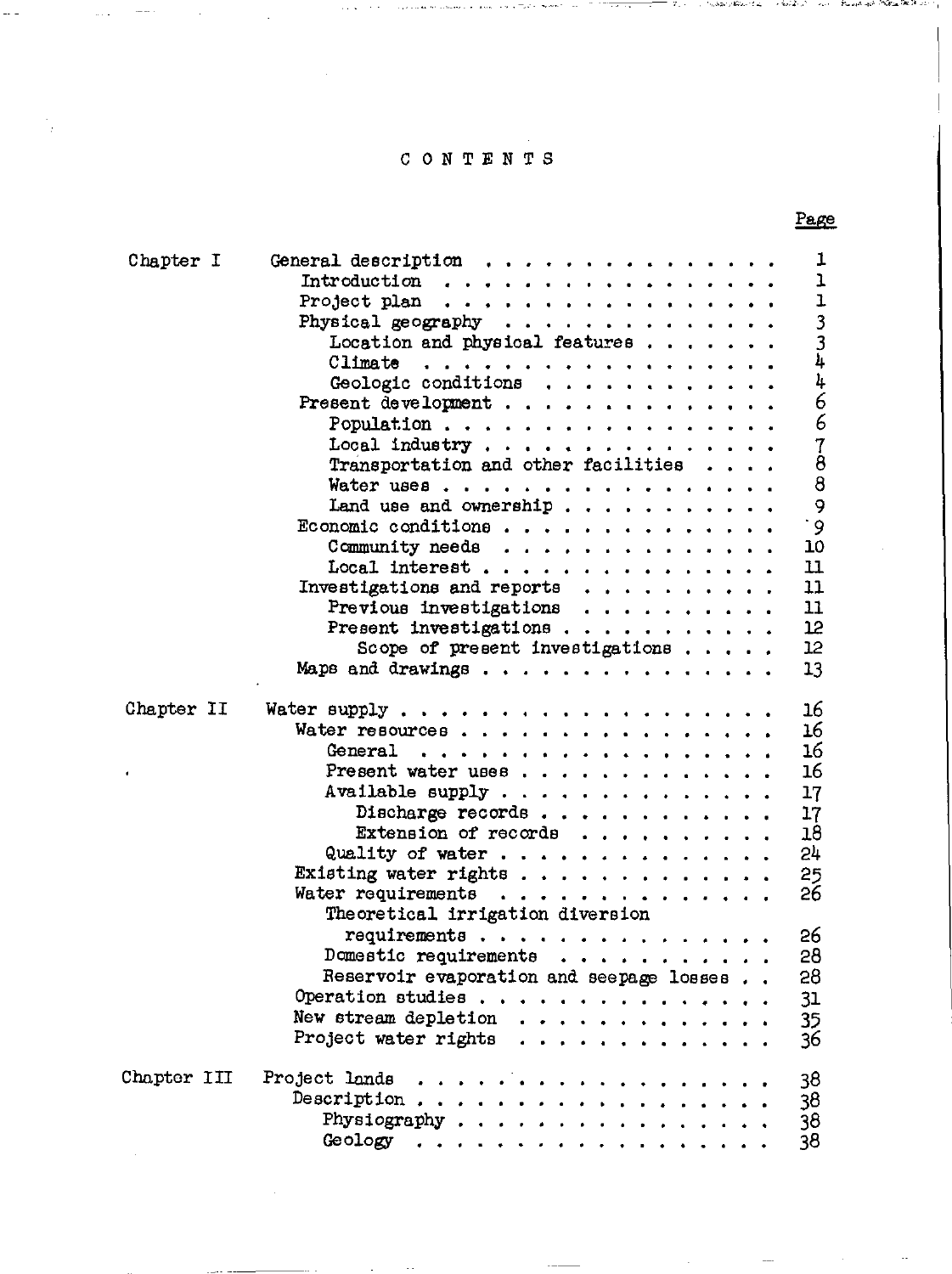Page

J.  $\frac{\epsilon}{\epsilon}$ 

| Chapter III | Project lands (continued)                             |
|-------------|-------------------------------------------------------|
|             | 38<br>Soils                                           |
|             | 38<br>General characteristics                         |
|             | 39<br>Description of principal soil bodies $\ldots$ , |
|             | 39<br>Dove Creek area                                 |
|             | 39<br>Soils of sandstone origin                       |
|             | 40<br>Soils of shale origin                           |
|             | 40<br>Montezuma Valley area                           |
|             | 40<br>Soils of sandstone origin                       |
|             | 40                                                    |
|             | 41<br>Topography                                      |
|             | 41<br>Dove Creek area                                 |
|             | 41<br>Montezuma Valley area                           |
|             | 42<br>Drainage                                        |
|             | 42<br>Dove Creek area                                 |
|             | 42<br>Montezuma Valley area                           |
|             | 43<br>Salinity and alkalinity $\cdots$                |
|             | 43<br>Dove Creek area                                 |
|             | 43<br>Montezuma Valley area                           |
|             | 44<br>Land classification                             |
|             | 44<br>Classification surveys                          |
|             | 44<br>Classification specifications $\ldots$ ,        |
|             | 47<br>Method of classification                        |
|             | 48<br>Determination of irrigable project lands        |
|             |                                                       |
| Chapter IV  | 50<br>Project works and costs                         |
|             | Design and construction problems $\ldots$<br>50       |
|             | Accessibility<br>50                                   |
|             | 51<br>Rights-of-way                                   |
|             | 51<br>Construction camp                               |
|             | 51<br>Construction period                             |
|             | 52<br>Design floods                                   |
|             | 52                                                    |
|             | 52<br>Project works and design estimates              |
|             | McPhee Dam and Reservoir<br>53                        |
|             | 53<br>Spillway                                        |
|             | 54<br>Reservoir                                       |
|             | 54<br>Great Cut Dike                                  |
|             | 54<br>Outlet works                                    |
|             | 54<br>Dolores Dike                                    |
|             | Dolores Sewage Treatment Plant<br>55                  |
|             | 55<br>Converance and distribution system $\ldots$ .   |
|             | 55<br>Yellow Jacket Canal                             |
|             | North Canal<br>55                                     |
|             | 56<br><b>South Capal</b><br>.                         |
|             | Enlargement of Montezuma Valley                       |
|             | 56<br>Canal system                                    |
|             | 56<br>Lateral system                                  |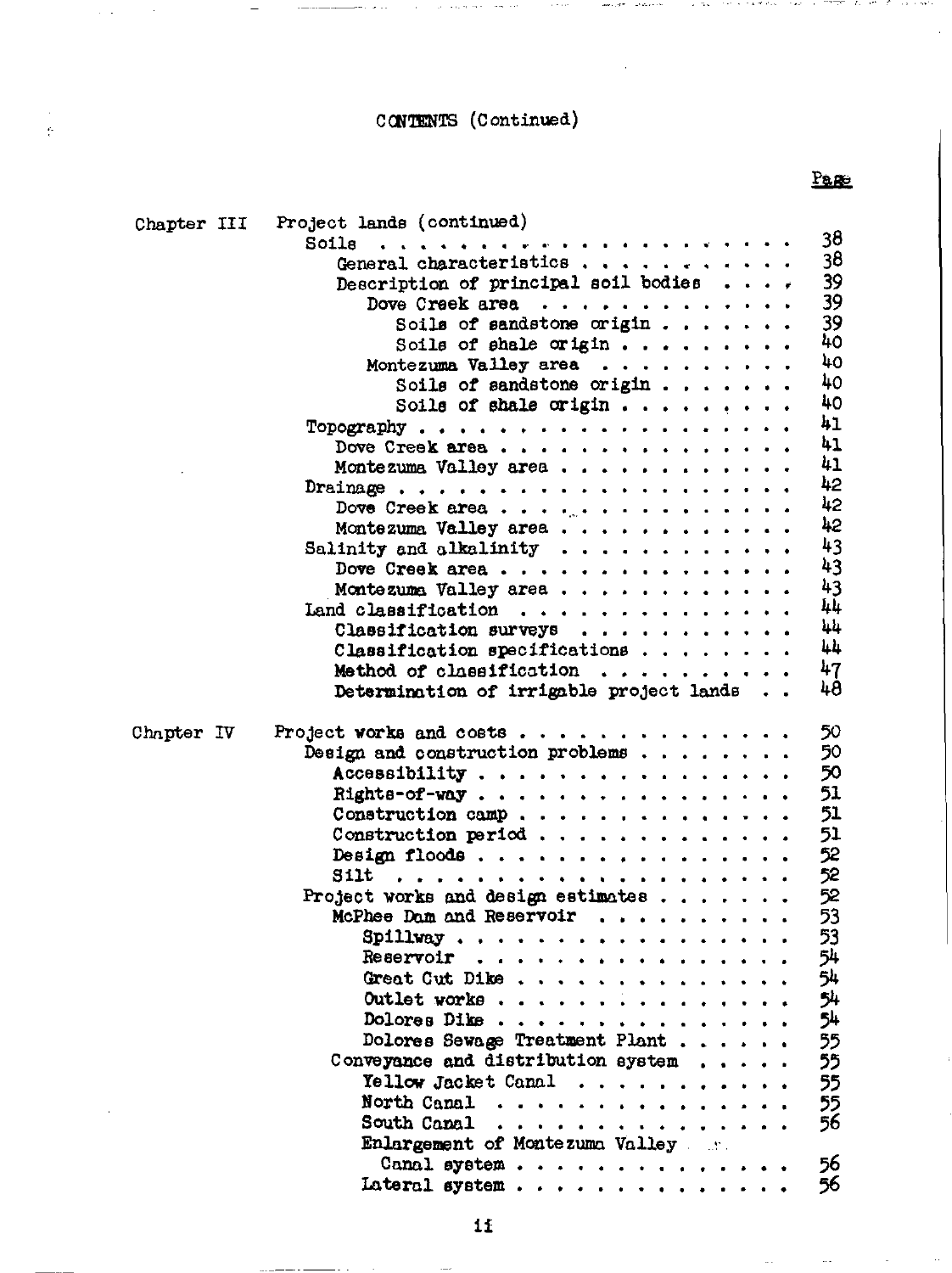Page

| Chapter IV  | Project works and costs (continued)<br>Project works and design estimates (continued)<br>56<br>57<br>Project costs<br>57<br>Construction costs<br>58<br>Operation, maintenance, and replacement costs.<br>59<br>Summary of $costs$ ,                                                                                                                                                                                                                            |
|-------------|-----------------------------------------------------------------------------------------------------------------------------------------------------------------------------------------------------------------------------------------------------------------------------------------------------------------------------------------------------------------------------------------------------------------------------------------------------------------|
| Chapter V   | 61<br>Agricultural economy<br>61<br>Introduction $\ldots$<br>61<br>Present agricultural economy $\cdots$<br>61<br>Anticipated agricultural economy<br>62<br>Farm buildings and improvements $\dots \dots$<br>62<br>Irrigation repayment $\ldots$<br>62<br>Representative farm budgets $\dots \dots \dots$<br>63<br>Price level $\ldots$ , , , , , , , , , , , , , , , , ,<br>63<br>Family living allowance $\ldots$ ,<br>Payment and amortization capacities of |
|             | 63<br>project lands<br>68<br>Development period $\ldots$<br>68                                                                                                                                                                                                                                                                                                                                                                                                  |
| Chapter VI  | 69<br>Financial analysis<br>69<br>Benefit-cost analysis<br>69<br>69<br>Direct irrigation benefits $\ldots$<br>Indirect irrigation benefits $\ldots$<br>70<br>Public benefits<br>70<br>Settlement opportunities<br>71<br>71<br>Summary of irrigation benefits $\ldots$ .<br>71<br>Summary of other benefits $\ldots$<br>73<br>73<br>Project economic costs<br>74<br>Project benefit-cost ratio<br>74.<br>Project repayment $\ldots$ ,<br>A-47 analysis<br>74     |
| Chapter VII | Alternative plans<br>75<br>General<br>75<br>Formulation of Dolores project plan<br>75<br>76<br>Alternative storage for Montezuma Valley area.<br>76<br>Additional lands under . Yellow Jacket Canal.<br>Montezuma Valley area extension<br>78<br>Arable lands in Southern Ute Indian                                                                                                                                                                            |
|             | 78<br>Reservation<br>Potential hydroelectric development<br>78.<br>80<br>Potential industrial water development<br>R∩.<br>Tranchoodn Aircrafono                                                                                                                                                                                                                                                                                                                 |

 $\hat{\boldsymbol{\beta}}$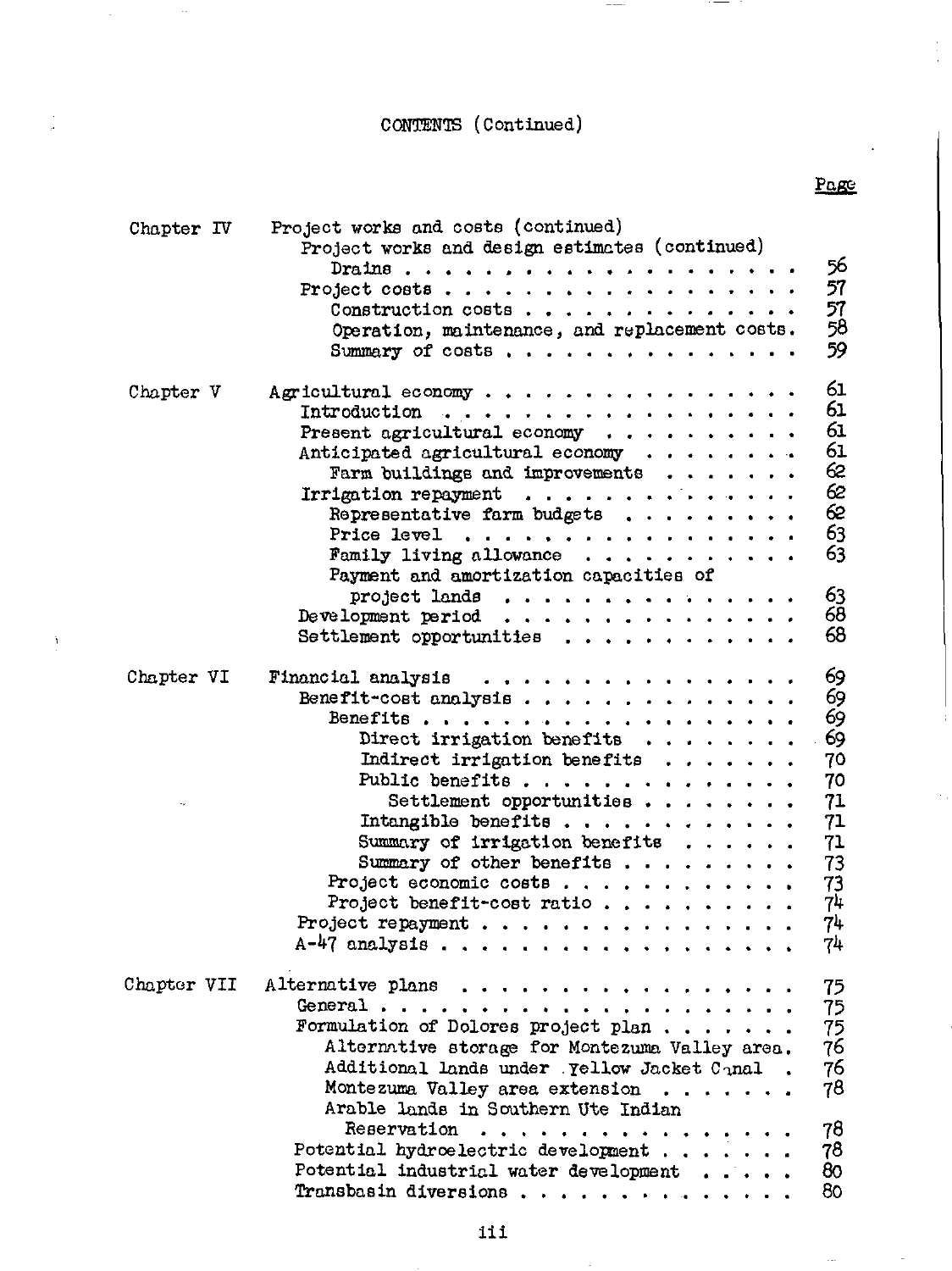$\ddot{\psi}$ 

 $\cdot$ 

 $\sim$   $\sim$ 

 $\sim$   $-$ ---

|              | 81                                                         |
|--------------|------------------------------------------------------------|
| Chapter VIII | Program of future investigations $\cdots$<br>82            |
|              | Engineering surveys<br>82                                  |
|              | Field surveying                                            |
|              | 82<br>Control surveys                                      |
|              | 82<br>Topographic surveys $\ldots$                         |
|              | 82<br>Location surveys                                     |
|              | 82<br>Special surveys $\ldots$                             |
|              | 82<br>Aerial surveys                                       |
|              | Preparation of maps and engineering                        |
|              | 83<br>survey data                                          |
|              | 83<br>Agricultural surveys                                 |
|              | 83<br>Land classification                                  |
|              | 83<br>Land use surveys $\ldots$ ,                          |
|              | 83<br>Market surveys                                       |
|              | 83<br>Irrigation repayment $\ldots$                        |
|              | 84<br>Drainage                                             |
|              | 84<br>Farm unit layouts                                    |
|              | 84<br>Agricultural economy appendix $\ldots$               |
|              | 84<br>Power surveys $\ldots$                               |
|              | 84<br>Water supply studies                                 |
|              | 84<br>Quantity measurements                                |
|              | 84<br>Quality tests and analyses $\dots \dots \dots$       |
|              | 85<br>Flood hydrology and runoff studies $\ldots$ .        |
|              | 85<br>Water right studies                                  |
|              | Water requirement and consumptive use                      |
|              | 85<br>studies                                              |
|              | 85<br>Sedimentation tests and studies                      |
|              | 86<br>Operation studies                                    |
|              | 86<br>Geology and explorations                             |
|              | 86<br>Foundation explorations                              |
|              | 86<br>Geologic mapping and studies $\ldots$                |
|              | 86<br>Structural analysis                                  |
|              | 86<br>Construction materials prospecting $\ldots$ .        |
|              | 86<br>Access roads and trails                              |
|              | 87<br>Economic studies                                     |
|              | 87<br>Benefit-cost studies and estimates                   |
|              | 87<br>Cost allocations                                     |
|              | 87                                                         |
|              | 87<br>Flood damage surveys and estimates $\dots$ .         |
|              | 87<br>Municipal and industrial water $\ldots$ ,            |
|              | 87<br>$N$ egotiations                                      |
|              | 88<br>Financial analysis appendix $\cdots$ ,               |
|              | 88<br>Plans and estimates $\ldots$                         |
|              | 88                                                         |
|              | General plans, estimates, and studies<br>88                |
|              | Designs and estimates $\ldots$                             |
|              | 88<br>Operation, maintenance, and replacement              |
|              | 89<br>Rights-of-way<br>a característica e a característica |
|              | 89<br>Designs and estimates appendix $\ldots$ ,            |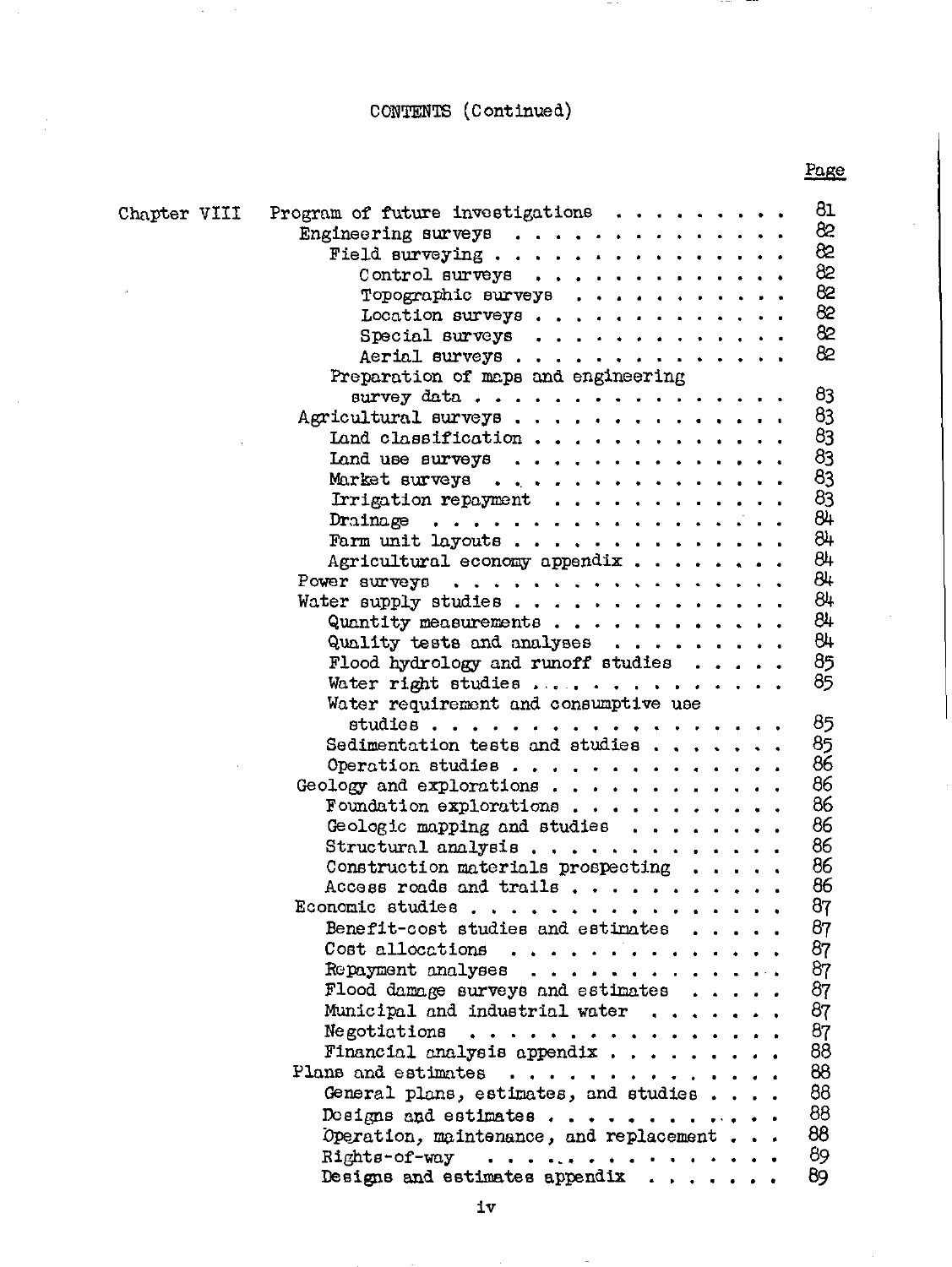$\sim$  .

### Page

 $\overline{\phantom{a}}$ 

| Chapter VIII | Program of future investigations (continued)      |  |
|--------------|---------------------------------------------------|--|
|              | - 89                                              |  |
|              | - 89<br>Fish and wildlife conservation $\cdots$ , |  |
|              | - 89<br>Recreational development $\dots$          |  |
|              | 89                                                |  |
|              | Other agencies<br>- 90                            |  |
|              | 90 <sub>o</sub>                                   |  |
|              | - 90                                              |  |